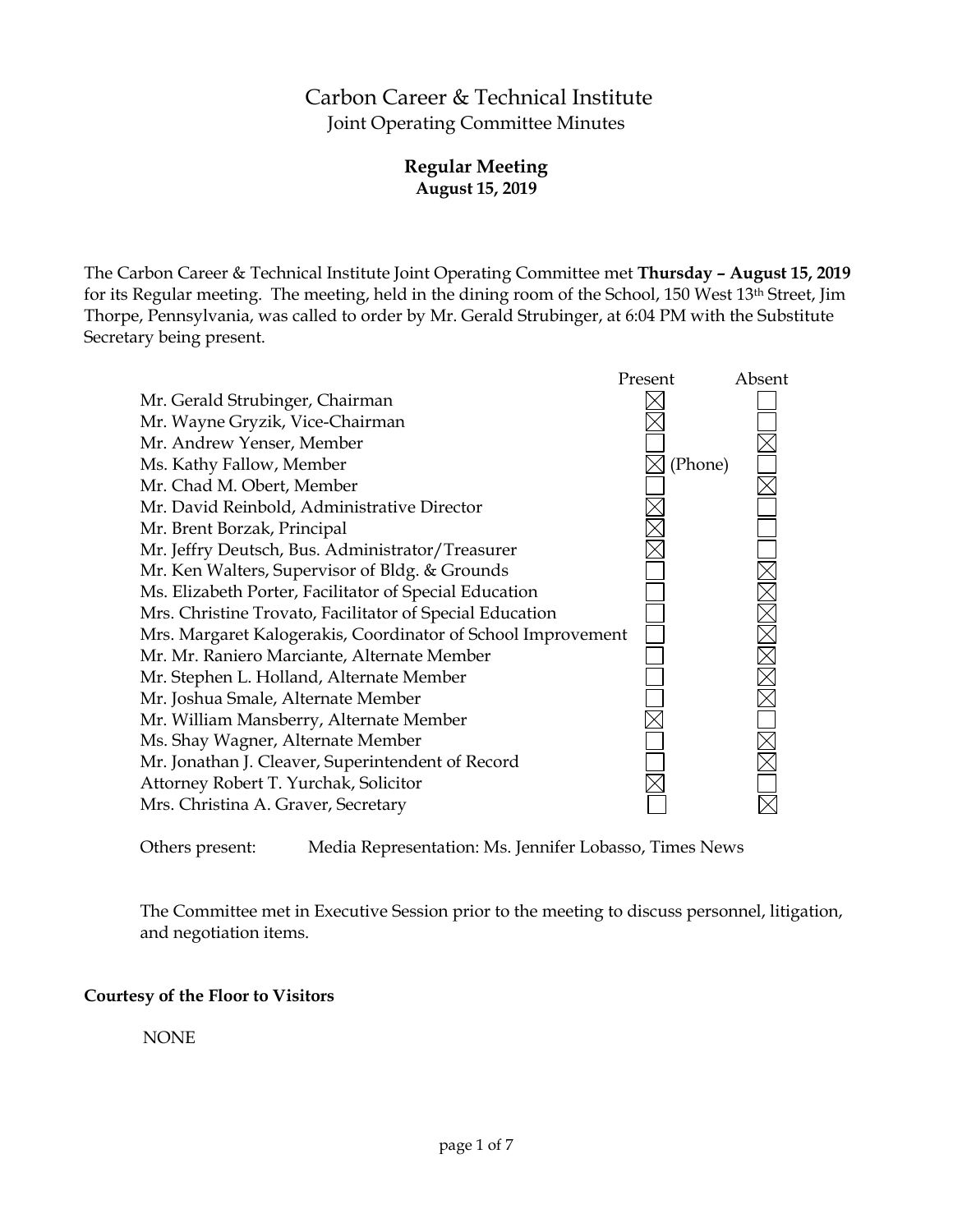# **Approval of Treasurer's Reports (June & July 2019)**

MOTION BY Mr. Gryzik, SECONDED by Ms. Fallow that the following motions be approved:

- A. to approve the Treasurer's Report for June 2019 showing a final balance of \$4,324,198.02 in the General Fund, and \$62,129.62 in the Student Activities Account.
- B. to approve the Treasurer's Report for July 2019 showing a final balance of \$4,190,966.77 in the General Fund, and \$63,054.15 in the Student Activities Account.



### **Approval of Payment of Bills**

A. MOTION by Ms. Fallow, SECONDED by Mr. Gryzik to approve Payment of Bills – General Fund and Other Accounts.



### **Items of Business**

#### *Personnel*

MOTION by Mr. Gryzik, SECONDED by Ms. Fallow that the following motions be approved:

#### **Attendance Officer Duties Assigned**

A. to assign Francis (Frank) L. DeMatto the duties of an attendance officer, in order to fulfill PA magisterial guidelines.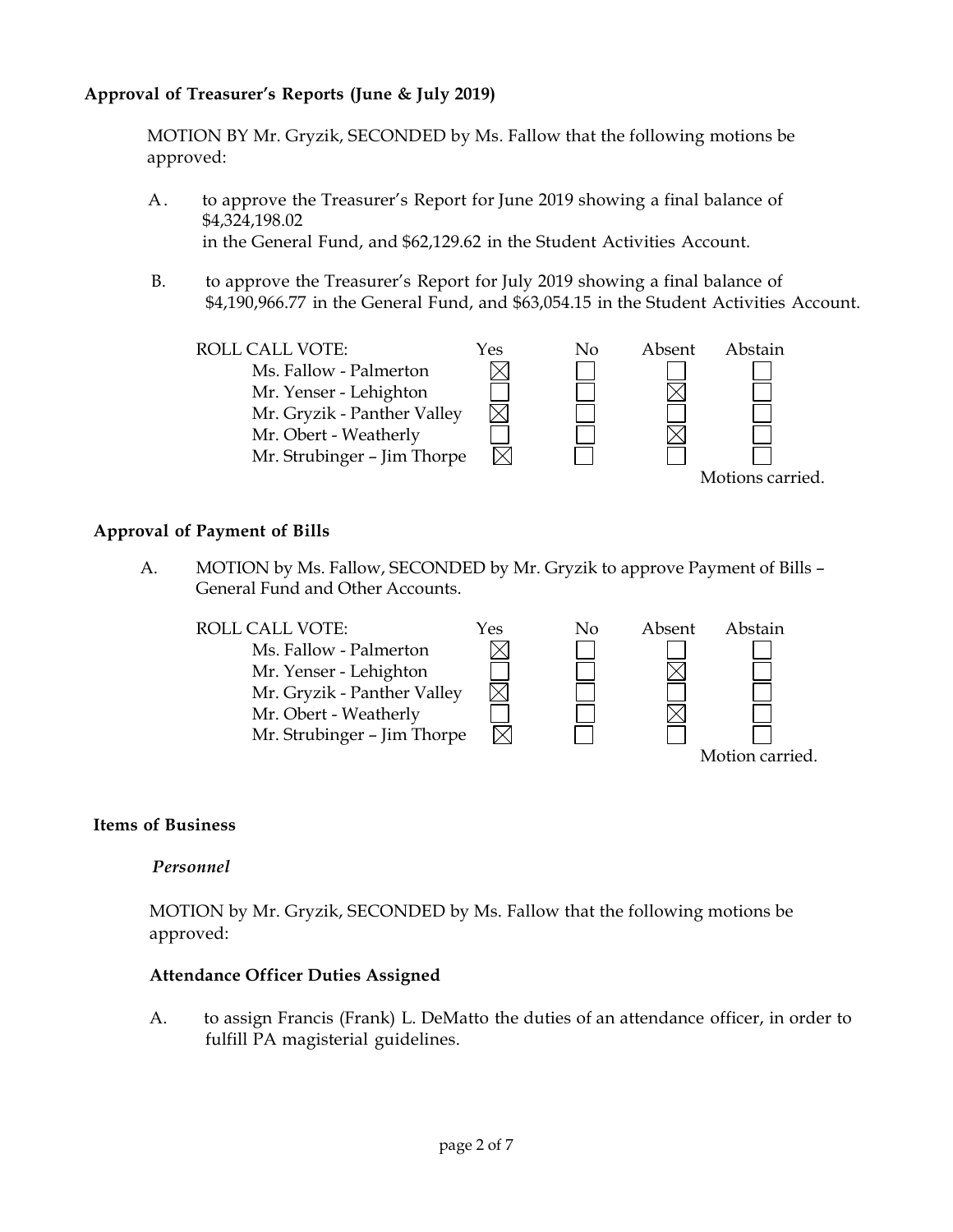### **Adult Education Site Supervisor Appointed**

B. to appoint Francine Kluck Adult Education Site Supervisor effective September 5, 2019 through September 4, 2020, as presented.

### **Title IX and Section 504 Coordinator Appointed**

C. that Brent Borzak be appointed Title IX and Section 504 Coordinator for the Carbon Career & Technical Institute for the 2019-2020 school year.

### **Substitute PIMS Trainer/Coordinator Approved**

D. to approve Jeffry Nietz as substitute PIMS Trainer/Coordinator with the CCTI Joint Operating Committee through August 2020 at a rate of \$40.00/hour.

### **Substitutes Approved**

- E. that the below listed individuals be approved to substitute for the 2019-2020 school year at the established rates, as follows:
	- Stephen Brili Custodial/Maintenance/Groundskeeper/Cleaner\*
	- Richard Cannella Tutor, Part-Time Integrated Reading Instructor
	- Heather Cassidy Teacher, Instructional Aide, Health/Medical, Chaperone, Van/Bus Driver\*
	- Donald Flexer Teacher
	- Autumn Frey Teacher, Instructional Aide, School Nurse, Health/Medical, Chaperone/Volunteer
	- Delmar Griggs Teacher, Tutor, PT Integrated Math Instructor
	- John Gunsser Tutor, PT Integrated Math Instructor
	- Dale Hook\*\* Custodial/Maintenance/Groundskeeper/Cleaner\*
	- Marlon Kohan Teacher, Instructional Aide, Tutor, Part-Time Integrated Math Instructor
	- Sandra Kohutka Clerical\*, Van/Bus Driver\*, SHINE Driver\*
	- Tammy Marshall Teacher, Instructional Aide
	- Vasiliki (Bess) Mitsakos Tutor
	- Heather Mullen Clerical\*, Chaperone, Van/Bus Driver\*, SHINE Driver\*
	- Nikki Jo Nothstein School Nurse
	- Frank Olmsted Custodial/Maintenance/Groundskeeper/Cleaner\*, Van/Bus Driver\*, SHINE Driver\*
	- Robert Pathroff Teacher, Instructional Aide, Chaperone, Custodial/ Maintenance/Groundskeeper/Cleaner\*, Van/Bus Driver\*, SHINE Driver\*
	- Wilmer Redline\*\* Instructional Aide
	- Jeffrey Reed Teacher
	- Ashleigh Rehrig Custodial/Maintenance/Groundskeeper/Cleaner\*, Van/Bus Driver\*
	- Maritza Reinbold Instructional Aide, Chaperone (con't)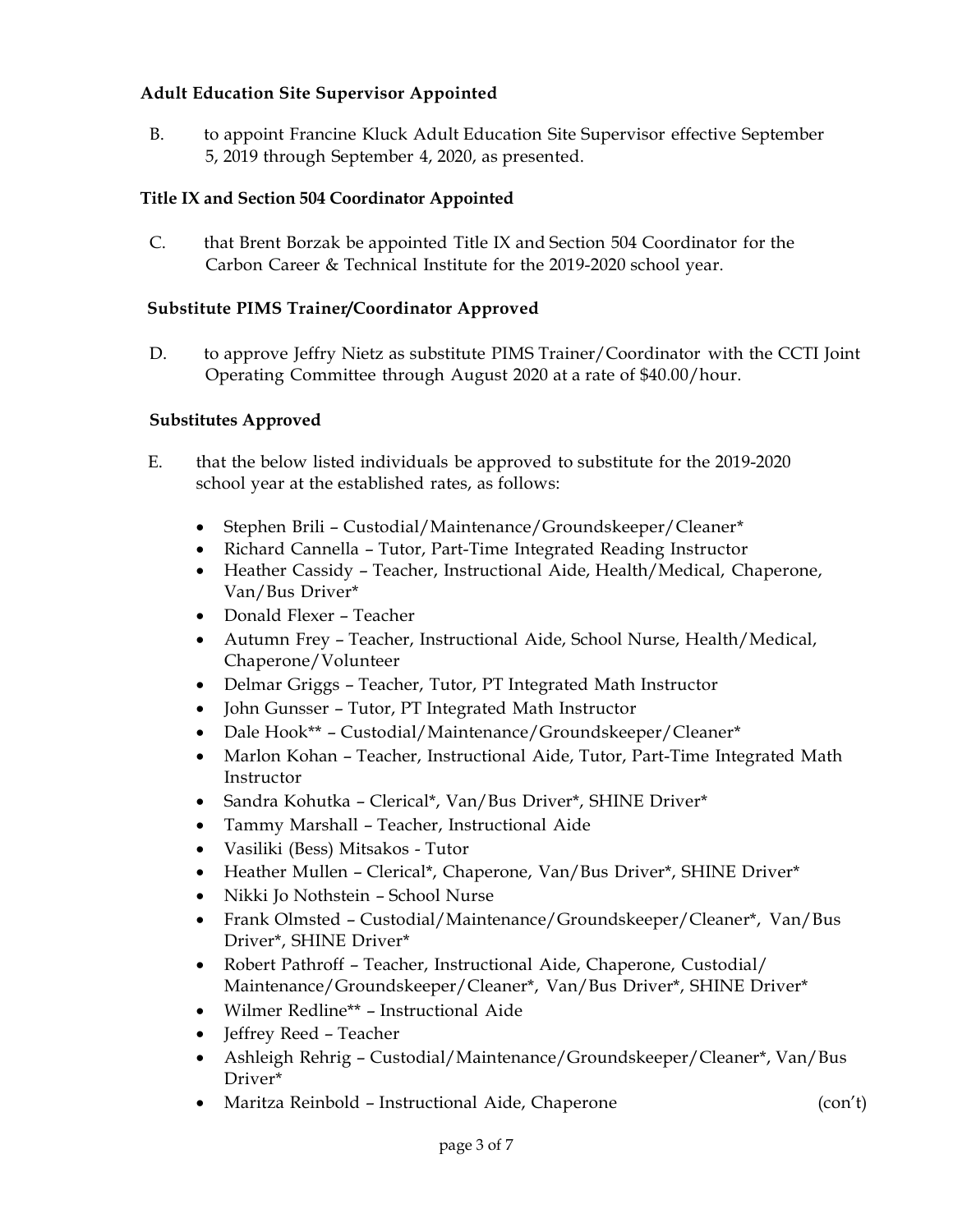- Kenneth Reiter Teacher, Instructional Aide
- Marie Rosahac Teacher
- Elizabeth Schlecht Instructional Aide, Chaperone, Van/Bus Driver\*
- Stephen Sosnowski Teacher, Instructional Aide, Chaperone, Van/Bus Driver\*
- Susan Stermer School Nurse
- William Stoudt Teacher
- Stacie Strack\*\* Teacher, Tutor
- Phillip Strubinger Teacher, Instructional Aide
- Dennis Vavra Tutor, Part-Time Integrated Reading Instructor
- Geri Vavra School Nurse, Clerical\*, Chaperone
- Kathleen Williams Teacher, Tutor, Part-Time Integrated Math Instructor
- Douglas Witt Custodial/Maintenance/Groundskeeper/Cleaner\*
- Sherry Yorgey Instructional Aide, Van/Bus Driver\*

Note: \* Appointment through August 2020.

\*\* Pending all mandated clearances

## **GED Instructor Approved**

F. to approve Joseph Pavlis as GED Instructor at a rate of \$21.25 per hour, effective August 16, 2019 through August 2020, pending receipt of all mandated clearances.



## *Education*

MOTION by Mr. Gryzik, SECONDED by Ms. Fallow that the following motions be approved:

# **Field Trip Approved**

- A. that twenty (20) Graphic Design students visit Longwood Gardens Friday, September 20, 2019 (rain date: 09/23/2019 or 09/27/2019) in Kennett Square, PA. Michele Klock, Graphic Design Instructor and Maritza Reinbold, Graphic Design Instructional Aide will chaperone this event.
- Note: Expenses for this trip are included in the 2019-2020 General Fund Travel Budget.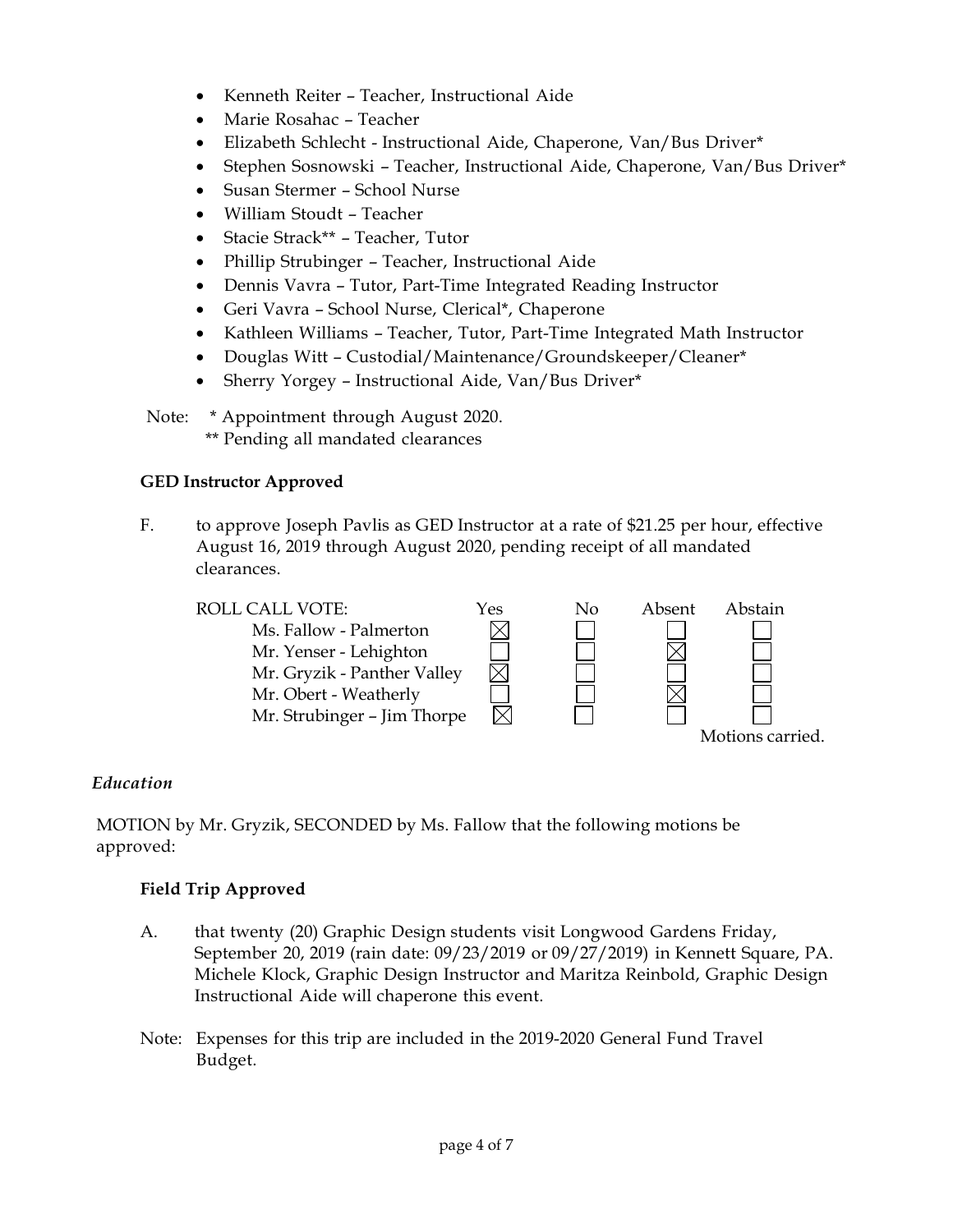#### **Memorandum of Understanding Approved**

B. to approve the Memorandum of Understanding between CCTI and the Carbon County Corrections Facility, as presented.



### *Budget & Finance*

A. MOTION by Mr. Gryzik, SECONDED by Ms. Fallow to purchase three (3) advertisements through the Jim Thorpe Current newspaper.

Vote: YES – 3, NO – 0, ABSENT – 0, ABSTENTIONS – 0 Motion carried.

#### *Buildings & Grounds*

**NONE** 

## *Administrative*

MOTION BY Ms. Fallow, SECONDED by Mr. Gryzik that the following motions be approved:

#### **Carbon-Monroe-Pike Drug & Alcohol Commission, Inc. Contract Approved**

A. to approve the contract with Carbon- Monroe-Pike Drug & Alcohol Commission, Inc. for the 2019-2020 school year in the amount of \$7,000.00 as presented.

Note: Agreement is for one (1) day of service weekly over a period of 38 weeks.

#### **Conference Attendance Approved**

B. that Brent Borzak, Principal, Margaret Kalogerakis, Coordinator of School Improvement, and up to two (2) Teachers, Instructors, and/or Instructional Aides attend the Conference on Integrated Learning: The School-to-Career Connection Conference November 5-8, 2019 at the Penn Stater Conference Center Hotel, State College, PA at a total cost not to exceed \$2,406.00 to cover registration, lodging, meals and mileage.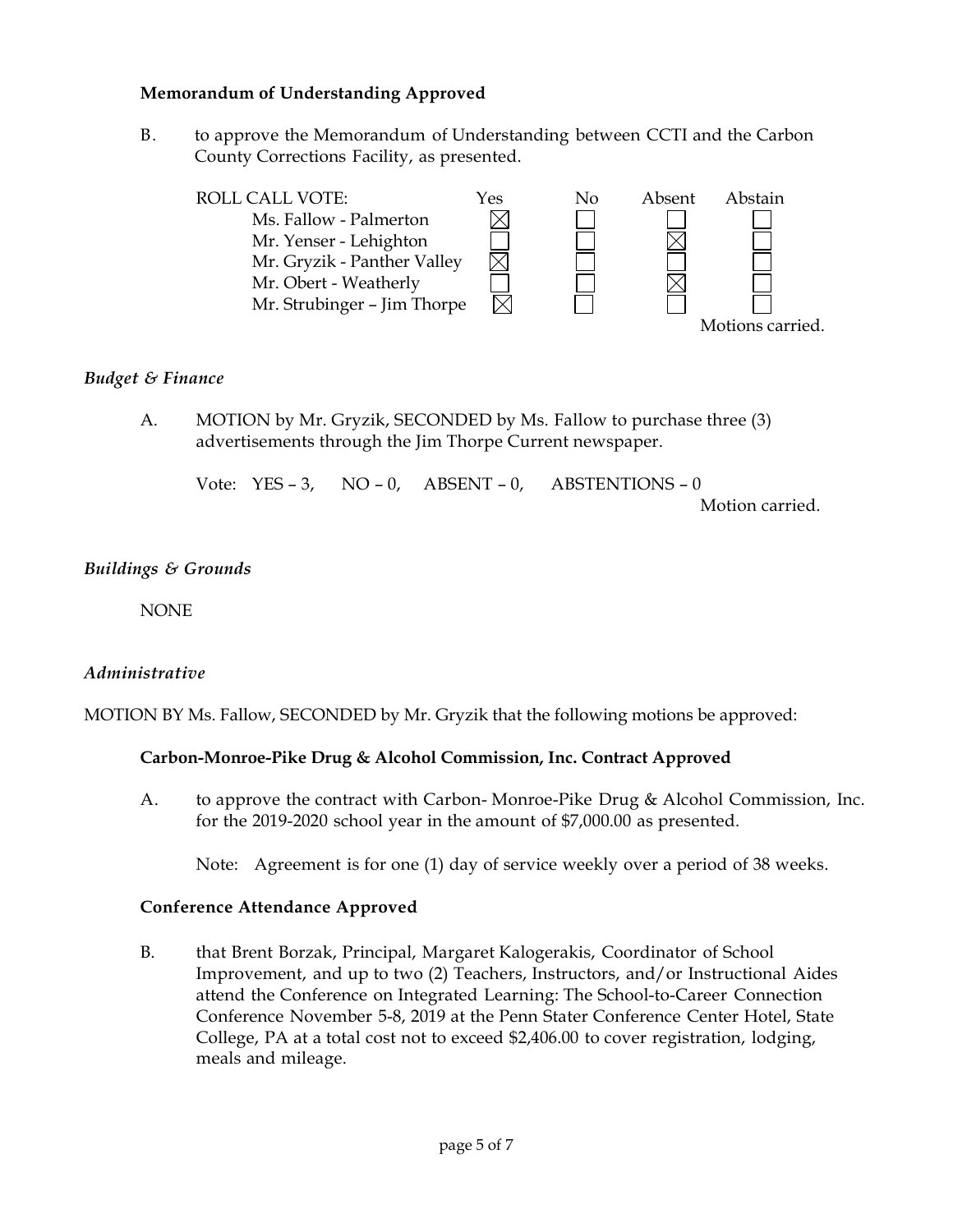#### **Proper Document Disposal Approved**

C. to approve the proper disposal of any CCTI Joint Operating Committee meeting documents and CCTI Authority meeting documents (excluding official minutes) older than six (6) years.

#### **Policy – 1st Reading Approved**

D. to approve the 1<sup>st</sup> reading of the following CCTI policies, as presented:

#113.1 - Programs # 216. Attachment – Pupils



#### **Reports**

A. MOTION by Mr. Gryzik, SECONDED by Ms. Fallow to accept the Carbon career & Technical Institute Foundation Report, as presented.

Note: The balance in this account stands at \$1,747.95.

VOTE: YES – 3 NO – 0 ABSENT – 2 ABSTENTIONS – 0 Motion carried.

#### **Administrative Reports**

- A. MOTION by Mr. Gryzik, SECONDED by Ms. Fallow to accept Administrative Reports from the following:
	- a. Mr. Brent Borzak, Principal
	- b. Ms. Francine Kluck, Adult Education Site Supervisor

VOTE: YES – 3 NO – 0 ABSENT – 2 ABSTENTIONS – 0 Motion carried.

#### **Old Business**

NONE